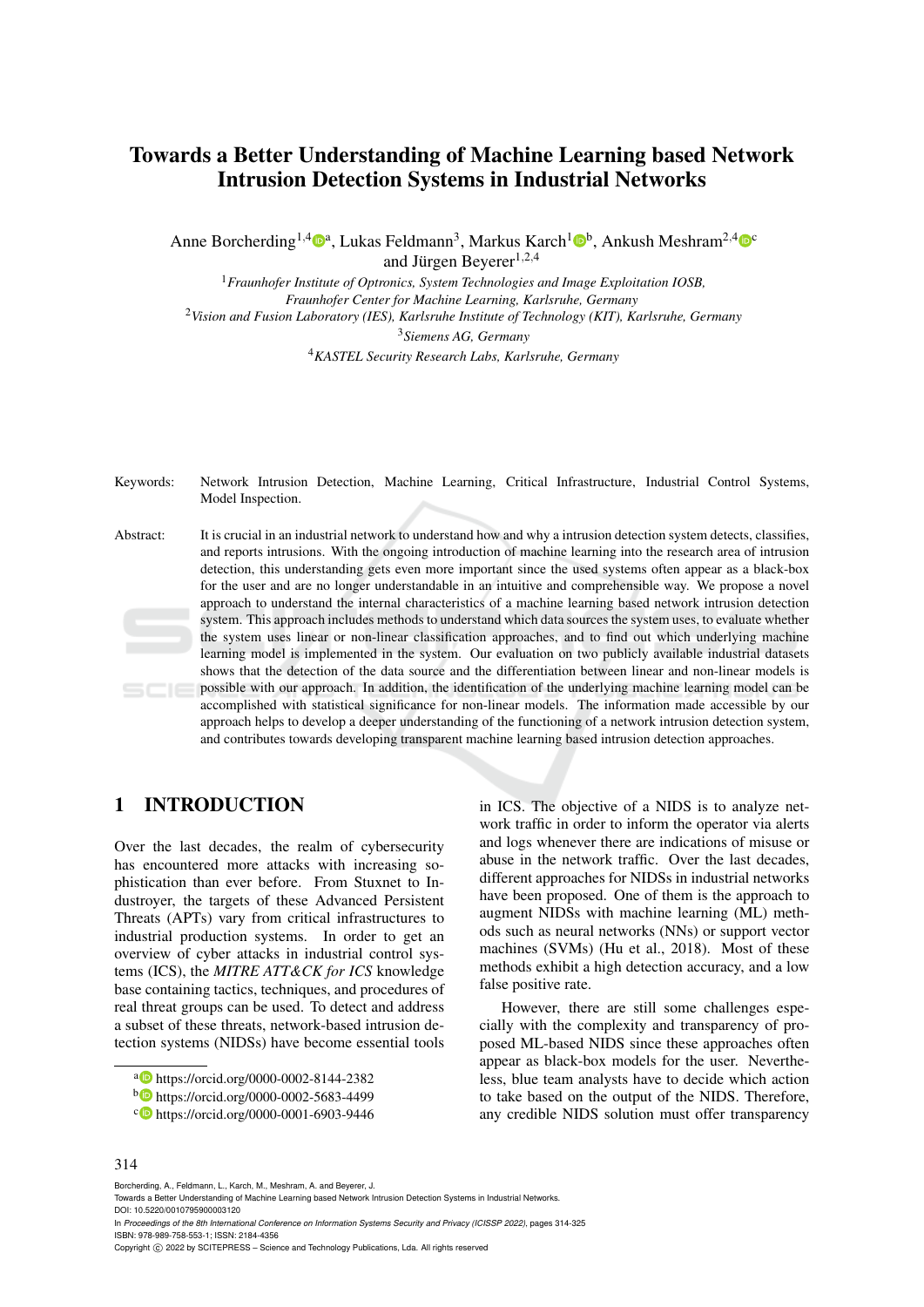to the analyst in the form of visibility into the detection process to understand and trust the output of the NIDS. Transparency and reduced complexity of the NIDS also allows the analyst to optimize decisions for the judgment of the model (Sommer and Paxson, 2010). Furthermore, governments have begun to include the requirement for understanding the reason behind the decision made by a model into legislation (Amarasinghe and Manic, 2018). In order to face these challenges and still enable the use of common ML methods such as NNs or SVMs, we propose and evaluate a novel approach to understand the inner workings of ML-based NIDS. In this context, we assume that future vendors of commercial ML-based NIDS solutions will not share the architecture, and the chosen ML methods deployed. In addition, the results of this work are intended to serve as a foundation for generating adversarial examples to enhance the robustness of NIDS solutions. We intend to bring the attention of network-based intrusion detection system in industrial control systems (ICS NIDSs) researchers and vendors to the challenges encountered for transparent usage of ML-based detection methods.

We suggest a model-agnostic framework to analyze ICS NIDSs in a black-box setting to improve the understanding of the inner workings of a ML-based NIDS. Empirically, ICS NIDSs observe the network traffic of the system under consideration over a longer period to build their internal understanding of system characteristics. These characteristics form the basis for their underlying detection model. In the first step, we use partial dependence plots (PDPs) to determine which data sources are used by the model under investigation. Since a NIDS can extract a variety of different features from network traces, an analyst may first want to identify and understand which features have an impact on the prediction result. In the second step, we apply H-Statistics to determine the complexity of the black-box NIDS. We differentiate between linear and non-linear models providing the analyst with a first indicator of how complex the underlying model is. In the last step, we use surrogate models as a means to identify the underlying model.

We have selected the Gas Pipeline (Morris et al., 2015) and SWaT (Mathur and Tippenhauer, 2016) dataset fom the limited number of publicly available ICS datasets for evaluation purposes, based on four criteria. For each of these datasets, six different ML models are trained. We then consider these trained models as black-box models to evaluate our approach. The evaluation results show that it is possible to identify the data sources, and the complexity of the model using PDP and H-Statistics. The identification of the underlying model type using surrogates succeeded in case of non-linear model types. These results are precursor to our ongoing effort of developing a framework for generating adversarial examples for ICS NIDSs to test their robustness. None of the proposed model inspection techniques makes assumptions that are exclusive to the domain of network intrusion detection systems in industrial networks. We are convinced that our approach can also be used in other domains. To allow other researchers to reproduce our results and to tailor the approach to their use case, we published the source code of our implementation and evaluation on GitHub<sup>1</sup>.

The rest of this paper is structured as follows. In Section 2, we give background information on NIDS and taxonomies for NIDS. Work related to this paper is shown in Section 3. We present our approach in Section 4 and evaluate it in Section 5. The results of the evaluation are discussed in Section 6, and Section 7 concludes our work.

# 2 REVIEW

NIST standard (Scarfone and Mell, 2007) defines intrusion detection systems (IDSs) as software that monitors and analyzes events occurring in a computer system or network. For example, these events can be log entries or file accesses, or on a network, it can be traffic patterns which are a sign of possible incidents violating security policies or standard security practices. There are many IDS technologies differentiated by the types of monitored events and the methodologies used to identify incidents. The most commonly used types of IDS are NIDS and host-based intrusion detection systems (HIDSs). NIDSs monitor network traffic, and are often deployed between the control network and the corporate network in conjunction with a firewall. In contrast to NIDSs, HIDSs monitor various characteristics of the system on which they are deployed, such as human machine interface (HMI), supervisory control and data acquisition (SCADA) servers, and engineering workstations. The primary classes of intrusion detection methodologies are categorized as: *signature-based*, compares known threat signatures to monitored events using comparison operations; *anomaly-based*, uses statistics, expert knowledge and ML methods to compare normal activity against monitored events to detect significant deviations; and *stateful protocol analysis*, predetermined profiles based on protocol standards are compared against monitored events to identify deviations from each specified protocol state activity.

<sup>1</sup>https://github.com/pirofex/ml-nids-industrial-paper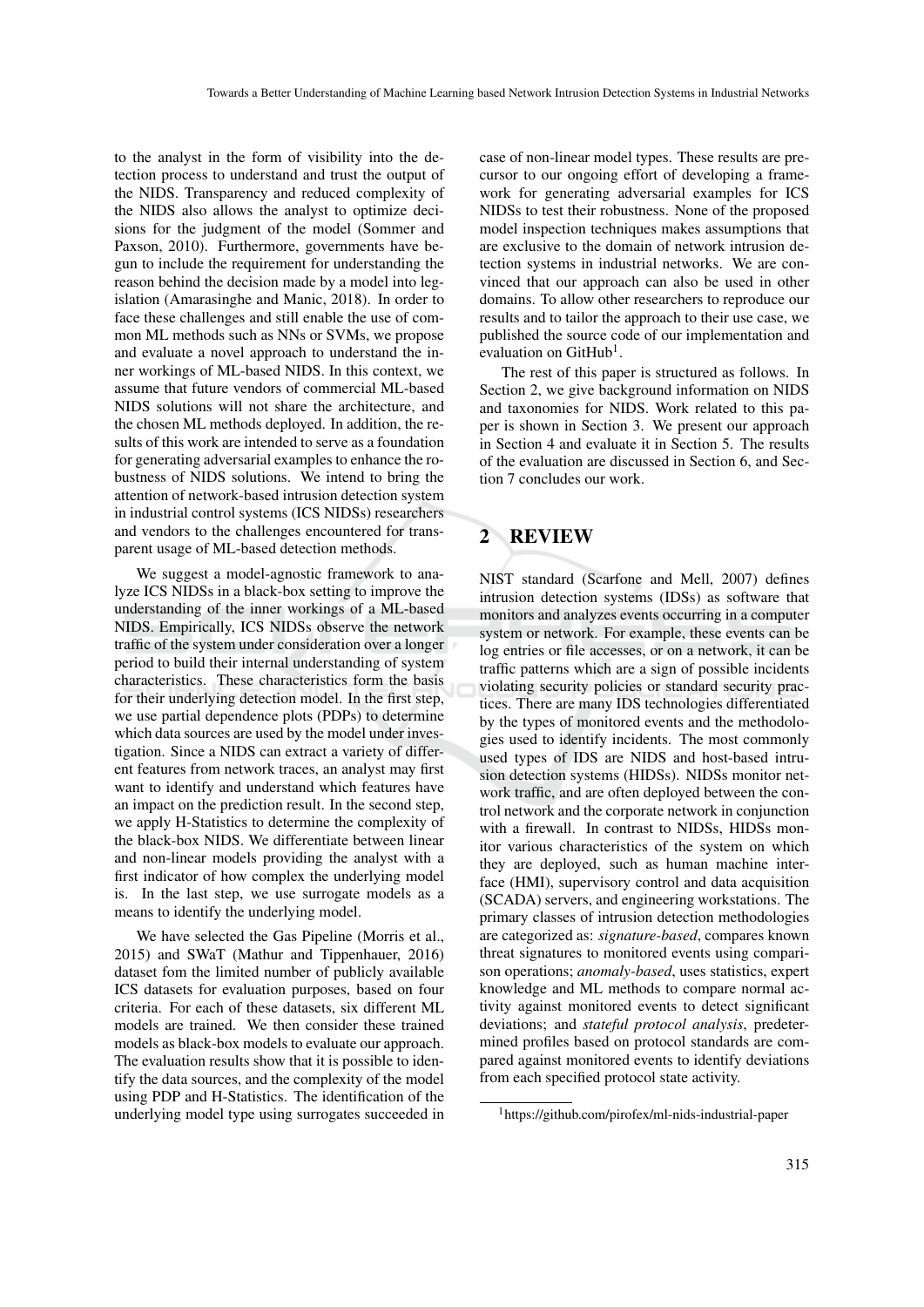In addition to these primary classes, different taxonomies for NIDS have been developed. A taxonomy serves the purposes of: *describing* a complex observed phenomena in smaller and more manageable units, *predicting* missing entities to fill up white spots identified after classification process and guidance for *explaining* the observed phenomena (Axelsson, 2000). Mitchell and Chen defined ICS as a subgroup of cyber-physical system (CPS) and introduced a taxonomy for intrusion detection in CPS based on two classification dimensions: detection techniques, *what* misbehavior of physical component IDS analyzes, and audit material, *how* IDS collects data for analysis (Mitchell and Chen, 2014). Based on detection techniques dimension, CPS IDS are categorized as *knowledge-based*, *behavior-based* and *behaviorspecification-based* intrusion detection. Data can be collected from CPS in two ways: *host-based* and *network-based* auditing. Hu et al. argue that the CPS IDS taxonomy does not take the particularity of ICS into consideration. This particularity of ICS is characterized by a close relationship with the physical world. They proposed a new ICS IDS taxonomy, based on detection techniques and the characteristics of ICS (Hu et al., 2018). The taxonomy includes three categories: *protocol analysis-based*, checks violations of transmission packets in an industrial control network against protocol specification; *traffic miningbased*, analyzes nonlinear and complex relationships between the network traffic and normal/abnormal system behaviors; and *control process analysis-based*, detects semantic attacks tampering with industrial process data or operating rules of specific control systems. Hindy et al. presented a broad taxonomy dedicated to the IDS design considering different characteristics such as computation location, evaluation metrics, location on the network, and detection methods (Hindy et al., 2018).

This work analyzes NIDS from a black-box point of view, hence a novel taxonomy is developed taking the black-box perspective into account and integrating relevant characteristics drawn from established taxonomies by Hu et al. (Hu et al., 2018) and Hindy et al. (Hindy et al., 2018). Our proposed taxonomy distinguishes ICS NIDS based on three criteria: detection technique, data source and model generation process. The detection technique criterion describes how a NIDS processes collected information, and can either be *signature-based* or *anomaly-based*. Anomaly-based detection techniques are further divided into *statistics-based*, *knowledge-based* and *MLbased*. ML-based techniques are further grouped based on their model complexity as *non-linear*, such as Random Forest (RF), etc., and *linear*, such as Lo-

gistic Regression (LR) etc.. The data source criterion differentiates ICS related characteristics of data, which has a direct impact on the features used for detection, and overall monitoring range of a NIDS, into three categories: *traffic mining data*, includes highlevel network data like node addresses, ports, or packets sizes; *protocol data*, contains the protocol-specific data which can be validated to be syntactically or semantically correct; and *control process data*, values of sensors and actuators in an ICS. The model generation process describes how the detection model of NIDS reacts to changing environment in production, either *static*, deployed once; or *adaptive*, incorporates changes to ICS configuration.

This work will focus on NIDS that are based on ML. Hence, the corresponding subset of the taxonomy is shown in Figure 1. The branches and leaves that are considered in this work are highlighted in blue bold lines. Our approach helps to identify at which branch and/or leaf a given black-box ML-based NIDS is located. Identification of linear or non-linear combinations of extracted features from each data source specifies the type of ICS NIDS. For example, the ICS NIDSs specialized in control process data will utilize linear/non-linear features of process data, and differ from ICS NIDSs mining network traffic features. Hence, a black-box ML-based NIDS can be categorized to ICS NIDS type based on linear/non-linear usage of features extracted from different data sources.

**DGY PUBLICATIONS** 3 RELATED WORK

Over the last couple of years, ML methods have shown exceptional outcomes in a variety of fields, such as natural language processing and computer vision. Hence, these approaches have also been widely used in the field of ICS NIDS. A very well-known publicly available dataset for evaluating ML-based ICS NIDS is the Gas Pipeline dataset (Morris et al., 2015). Based on this dataset alone, a variety of different ML approaches have been compared by researchers. Khan uses WEKA (Markov and Russell, 2006) to develop and deploy IDS based on Naïve Bayes, PART and RF (Khan, 2019). In addition to decision tree approaches, Sokolov et al. also considered various NN architectures, a SVM and a LRbased classifier (Sokolov et al., 2019). The algorithms applied by Anton et al. are SVM, RF, k-nearest neighbor and k-means clustering (Anton et al., 2018). Reviewing these approaches, it can be observed that even with the same dataset, different ML approaches are considered and recommended.

Despite the high prediction accuracy of ML-based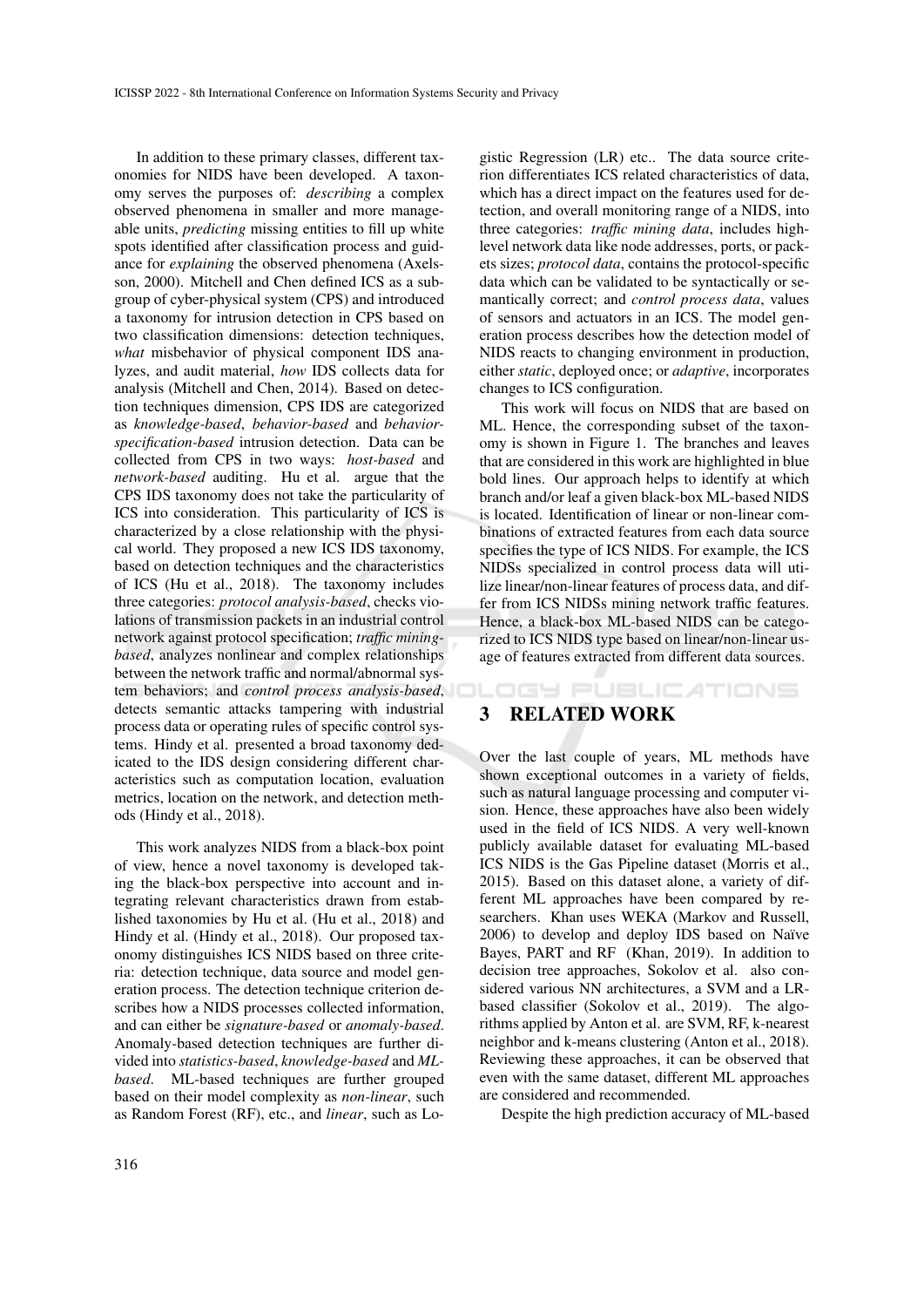

Figure 1: Taxonomy for ML-based ICS NIDS from a black-box perspective. The differentiations which are part of this work are highlighted with blue bold lines.

IDSs shown by literature, these models are more complex, and the predictions of these models become more difficult to understand. In order to address these limitations, the research field of interpreting intrusion detection models has transpired. Wang et al. propose an approach based on *SHapley Additive exPlanations (SHAP)* connecting Local interpretable modelagnostic explanations (LIME) and Shapely values to improve the interpretation of IDS (Wang et al., 2020). SHAP is a framework explaining the prediction of an instance by computing the contribution of each feature. The models used to evaluate their approach were trained on the NSL-KDD dataset (Tavallaee et al., 2009). Marino et al. present an approach to generate explanations for incorrect classification made by data-driven IDS (Marino et al., 2018). The presented methodology modifies a set of misclassified samples until they are correctly classified. Amarasinghe and Manic suggest an approach tailored to Deep Neural Networks (DNNs) which provides information on the decision-making process of the DNN-IDS for the user (Amarasinghe and Manic, 2018). The approach presented by Li et al. uses *Local Explanation Method using Nonlinear Approximation (LEMNA)* to explain the outcome of an anomaly-based IDS (Li et al., 2019).

To the best of our knowledge, no approach focusing on understanding the inner workings of ML-based IDSs in industrial networks from a black-box perspective exists in literature. Moreover, there is only a small amount of publications targeting the explanations of the results made by ML-based NIDS in traditional IT systems (e.g. (Wang et al., 2020; Marino et al., 2018; Amarasinghe and Manic, 2018)). Most of these approaches make assumptions about the class of ML models under investigation or try to describe the inner workings using linear models. Since the complexity of the models to be used in the future is not yet apparent, we decided to use basic model inspection techniques which have not been evaluated for MLbased NIDS yet.

# 4 APPROACH

The aim of this work is to analyze ML-based NIDS, especially with regard to their location in the taxonomy presented in Section 2. Similar to the taxonomy, our approach is divided into three parts. First, we aim to analyze the data source(s) the NIDS uses for classification. With this, we can determine which kind of attacks are visible to the NIDS. This part of our approach is presented in Section 4.1. Second, we aim to decide whether a given black-box NIDS is based on a linear or non-linear model type. This information gives insight into the complexity of the underlying model type. We present this part of our approach in Section 4.2. Third, we aim to understand which model type is used by the NIDS in Section 4.3. This information can build the base for further model specific investigations and analyses.

In our work, we assume that the given NIDS can be treated as a black-box oracle. This means that there exists no knowledge about internals of the NIDS, especially neither the used prediction method, nor the features which are used for the classification are known. Still, it is possible to send as many requests to the models as required and access the prediction results.

## 4.1 Data Source

Our main idea for the detection of the data source is to use model inspection techniques to analyze the features used by the NIDS. In contrast to common feature importance techniques, which try to assign a certain score to a feature, we try to detect if a feature is recognized by a model at all. To achieve this goal, we use PDPs (Friedman, 2000) which help to understand the prediction function of a black-box model by visualizing the dependence of a prediction result on a set of features (Linardatos et al., 2021). To calculate the PDP for a given feature  $v_i$ , a value grid with the observed values of the target feature is generated. For each grid value  $g_{ij}$ , one input for the NIDS is generated in which  $v_i$  is set to  $g_{ij}$  and all remaining features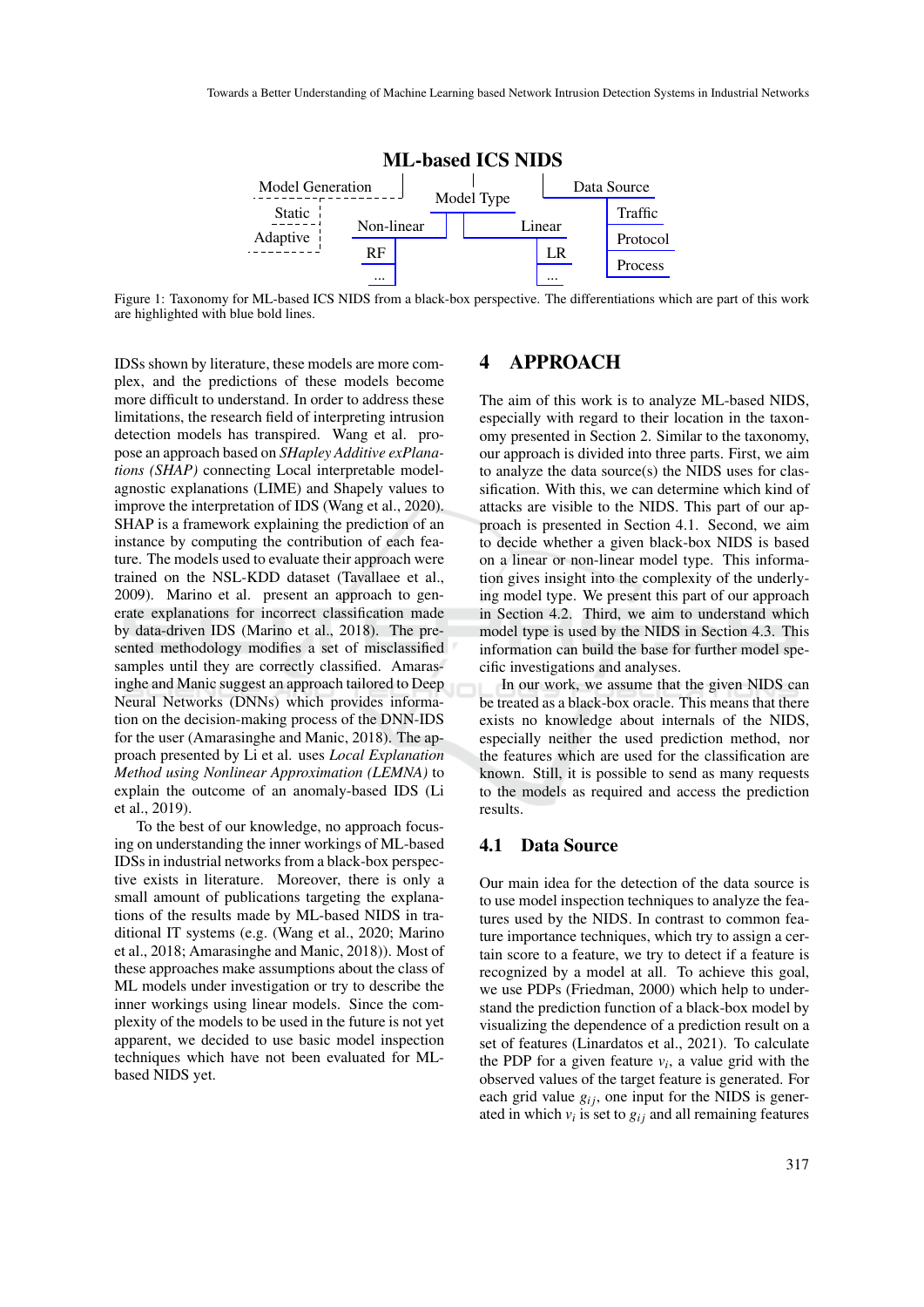

Figure 2: Example of a feature grid using Fibonacci sampling. The feature *vi* has three different values from which a Fibonacci sequence in both positive and negative directions is sampled. With this, the impact of  $v_i$  on the prediction becomes measurable.

are set to their average. Now, the NIDS is requested to label each of these inputs. With this, we can see how the different values of  $v_i$  influence the prediction result. A detailed description of PDPs is given by the original author (Friedman, 2000).

We calculate the one-way PDP for each input feature. As a result, we receive a representation of how much the prediction result of the model changes for different grid values of the respective feature. This is represented as a function  $f$ , which maps a given grid value of the feature to a prediction result of the model. A minimal example of such a function is shown in Figure 2. The mean absolute gradient of *f* shows whether the feature has an impact on the prediction result. If the gradient is exactly zero, we conclude that the feature is not used by the model. If the result is not equal to zero, the feature is definitively used by the model. However, as it is presented in Figure 2, with a zero gradient it is not always clear that the feature is not recognized by the model. For example, if the weights for a feature in a model are very low, there might be no change in the prediction result with the values observed in the used samples. If we would only take the observed values into account (represented as blue circles in Figure 2), we would see no change in the prediction result. In order to address this issue, we propose a new method to generate the value grid. As before, the observed values of the target features are saved in the grid (represented as blue circles in Figure 2). In addition, the value range is extended to both sides by inserting new values that were not present in the original data samples (represented as red squares in Figure 2). The new values are sampled using a Fibonacci sequence. With this, the resulting grid contains reasonable big numbers already after few steps. Using the additional values compensates small feature weights in the model.

Finally, if the gradient of a PDP remains zero after extending the value grid, some additional verification is needed. Theoretically it might be the case that some data points have a positive, and some have a negative association with the prediction result, so that they annihilate each other in a PDP. To tackle this issue, one can use individual conditional expectation (ICE) plots which have been presented by Goldstein et al. (Goldstein et al., 2015). While PDPs use the averaged observed changes of the prediction result, ICE plots can be applied on each individual data point and show how the prediction changes when the target feature changes. If the gradient of all ICE plots is zero as well, it shows that the feature does not have any impact on the prediction result.

### 4.2 Linearity

In order to make a next step towards the understanding of the model type, we aim to decide whether a given black-box NIDS is based on a linear or nonlinear model type. Intuitively, linear models are less likely to learn dependencies between features than non-linear models. This is why we calculate feature interaction strengths in order to measure the degree of non-linearity of a model. For this, H-Statistics have been used in literature (Friedman and Popescu, 2008). To analyze the models, we calculate H-Statistics of all possible feature pairs in the input representation of the models by performing the following steps for each model *M*. Note that access to the original dataset is assumed. Afterward, the resulting H-Statistics can be compared between the different linear and non-linear model types.

- 1. Sample a new dataset *D* of size *N* from the original dataset.
- 2. Create a list of all two-way combinations of the input feature representation of model *M*.
- 3. Calculate the H-Statistics for *M* using the samples in *D* for each of these combinations.

One drawback of this approach is that the calculation of H-Statistics is computationally expensive. For each H-Statistics computation,  $2n^2$  predictions have to be made where *n* is the amount of features. Depending on the feature size of the dataset and the prediction speed of the model type, our calculations took a maximum of up to 16 hours, but usually less than two hours using an Intel i7-10850H CPU with six cores. In order to reduce the costs, it is beneficial to set the size of *D* as small as possible. Since marginal distributions are estimated, there exists a certain variance. The results for the same model can differ be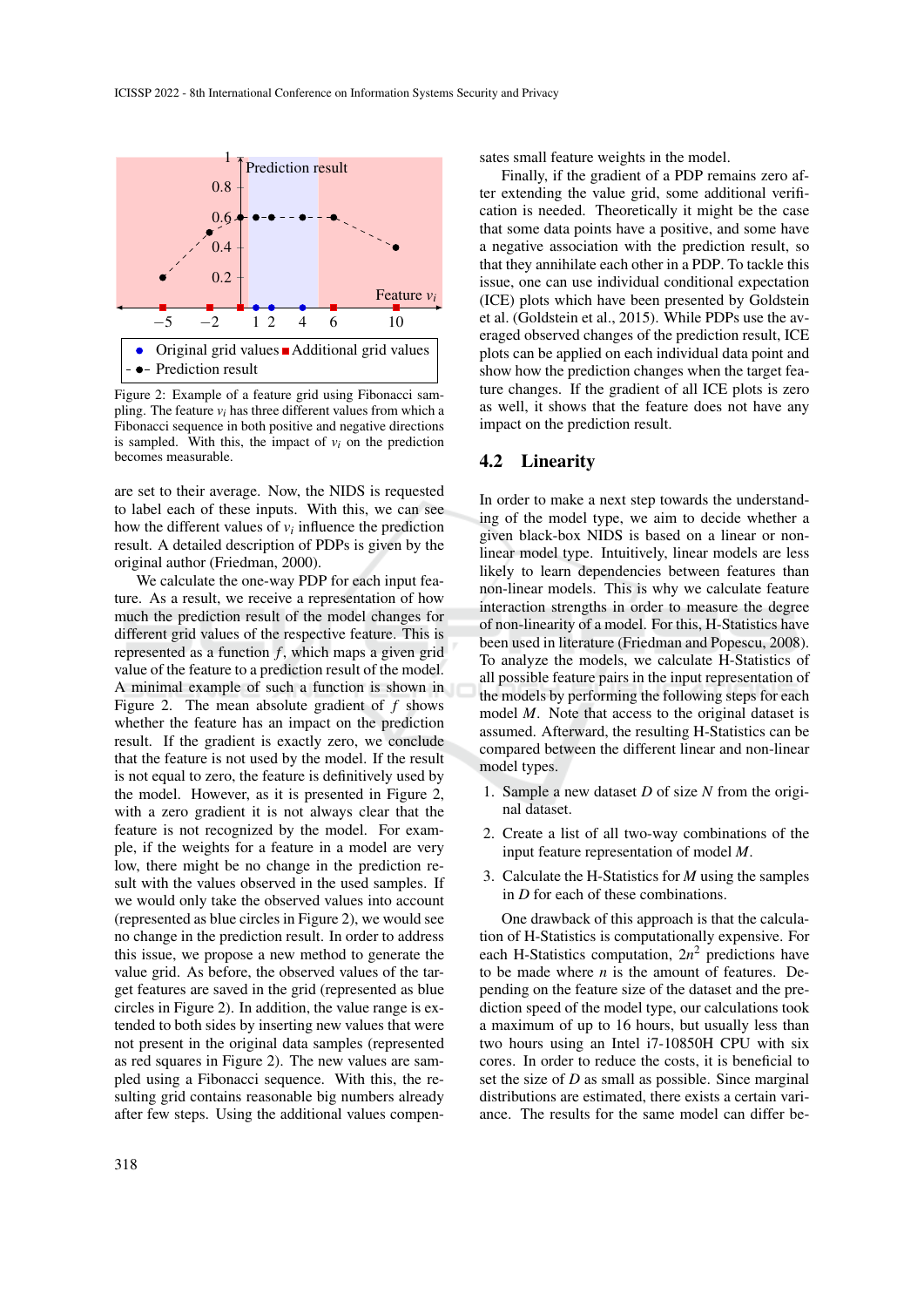tween two runs of creating *D* and calculating the H-Statistics. To ensure that our results are not biased by the selection of the sub-dataset, we select a sample size at which the results are stable. For this, we evaluate different sample sizes and compare the standard deviation between the different calculation rounds.

# 4.3 Model Type

The next step of our analysis of NIDS aims to determine the exact type of a black-box model. For this, we train surrogate models which approximate the behavior of the black-box model as proposed by Papernot et al. (Papernot et al., 2017). Then, we use the Euclidean distance of the H-Statistics as a distance metric between the black-box model and the surrogates. In detail, we calculate the Euclidean distance between two ordered lists *l* and *m* element by element, where *l* and *m* represent the H-Statistics of two models. This gives us an estimation of how well the feature interactions of the black-box model are approximated by each of the surrogate models. The lower the measured distance is, the more similar the feature interaction strengths are. This is why the original black-box model is then assumed to have the same model type as the surrogates it has the smallest distance to.

For the training of the surrogates, we propose two different approaches. With this, we acknowledge that there are situations where the original dataset is known and situations in which it is not known. ENCE *A*ND

Known Dataset. In our first approach, we propose to use the same dataset for the training of the surrogates that has been used for the training of the blackbox model. This assumes that the original dataset is accessible. For practical inspection and evaluation of NIDS this is not a huge drawback since the dataset is known and accessible in most cases.

Unknown Dataset. In the second approach, we propose to use the original model to create a new dataset. This includes generating a new dataset *E* using general information about the input data of the black-box model. General information can be the type of network packets which are processed by the model, e.g. Modbus or TCP/IP. By generating new data packets of this type and sending them over the network, no knowledge about the preprocessing or input representation of the black-box model is needed. Only the oracle functionality of the model is used. Then, labels for the new dataset are created by querying the original model, and the surrogates are trained on *E*. For details on the packet generation for the unknown dataset, please refer to our source code.

# 5 EVALUATION

In order to evaluate the three parts of our approach, we trained different ML models on ICS network datasets which represent different ML-based NIDS. Based on these models, we analyze the performance of our approach. For this evaluation, we refer to the trained NIDS as *models*, and the underlying ML model as *model type*. To maximize the benefit of the evaluation, we published the source code of our evaluation.

### 5.1 Experimental Setup

Before we dive into the results of the evaluation, this section clarifies our experimental setup. This includes the formulation of our hypotheses, the presentation of our strategy, and the motivation of our choice of model types and datasets. Following this section, we present and discuss the results of our evaluation.

#### 5.1.1 Hypotheses

Our experiments are driven by three hypotheses which concern the three approaches we took in order to understand ML-based NIDS better.

- *H.1* The data sources a NIDS uses can be identified using PDP and ICE plots.
- *H.2* H-Statistics can be used to distinguish linear from non-linear NIDS relatively.
- *H.3* The model type of a NIDS can be identified using surrogate models.

### 5.1.2 Strategy

To evaluate our hypotheses, we created ML models with six model types. For each of the model types, two models are created which are trained on one of the two datasets respectively. These models are then used to evaluate our approach. During our experiments, our methods treat the models as black-box models but are allowed to use them as oracles for an unlimited amount of requests. That means that the models can be asked to label a given data point for arbitrary data points, and an arbitrary amount of times.

Similar to our hypotheses, our evaluation is divided into three parts. First, we evaluate whether the data sources used by our models can be identified using PDPs and ICE plots (Section 5.2). Second, we evaluate the differentiation between linear and nonlinear model types (Section 5.3). Third, we evaluate the identification of the underlying model type (Section 5.4)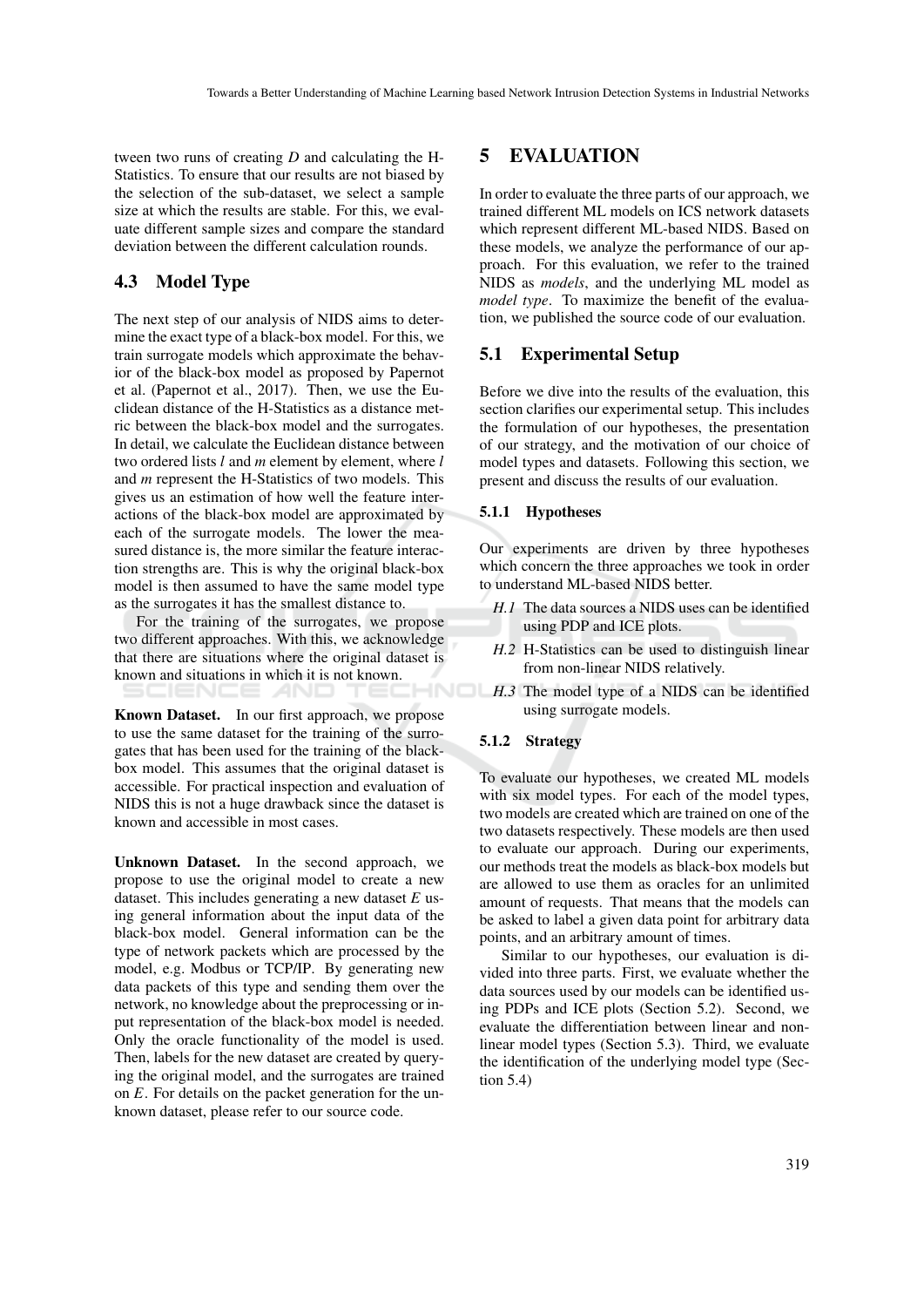#### 5.1.3 Model Types

Based on our literature review (see Section 3), we choose three linear and three non-linear model types for the evaluation.

*Linear models:* Logistic Regression (LR), Linear Neural Network (NN lin.), Linear Support Vector Machine (SVM lin.) *Non-linear models:* Neural Network (NN), Random Forest (RF), Support Vector Machine (SVM).

The model type NN lin. only uses linear activation functions in the hidden layers, and SVM lin. does not include a kernel function. The non-linear models are especially interesting for the differentiation of the underlying model type. For each model type, one model is trained on each of the both datasets presented in section 5.1.4.

Note that our goal is to evaluate our proposed techniques but not to evaluate how efficient the different models work on the datasets. Evaluations of the performance of different model types on ICS network datasets have been conducted by different authors (see Section 3). That is why we do not include specific optimizations of the models but focus on the evaluation of our approaches. For details on the training phase and the configurations of our models and the surrogate models please refer to our source code.

**E AND TECHNO** 

#### 5.1.4 Dataset

As a basis for our evaluation, we analyze different ICS network datasets. From these datasets, we select two datasets for our evaluation. Our selection is based on four requirements. (I) The dataset has been evaluated in literature, and has been improved based on these evaluations. (II) The dataset is based on a realistic scenario in order to increase the validity of our methods for real-world tasks. (III) A wide range of different attacks is included in the dataset such that models can be trained on different attack scenarios. (IV) The dataset includes different data sources such as traffic data, protocol data, and process data such that an evaluation regarding the identification of data sources used by a NIDS is feasible. The results of our analysis of datasets based on the requirements defined above are shown in Table 1.

Based on our requirements, we choose the Gas Pipeline dataset (Morris et al., 2015) and the SWaT dataset (Mathur and Tippenhauer, 2016).

The Gas Pipeline dataset is based on a laboratoryscaled gas pipeline. It consists of Modbus command/response pairs with 17 features, including traffic data, protocol data, and process data. Four differTable 1: Evaluation of different ICS NIDS datasets regarding their evaluation and enhancement by literature (*Enh.*), whether they are based on a realistic scenario (*Scen.*), their coverage of different attack types (*Attacks*), and their coverage of different data sources (*Data*).

| Dataset             | Esp. | Scen. | Arracts | ~ 22 |
|---------------------|------|-------|---------|------|
| <b>NSL-KDD</b>      |      |       |         |      |
| Water Storage       |      |       |         |      |
| <i>SWaT</i>         |      |       |         |      |
| <b>Gas Pipeline</b> |      |       |         |      |

ent attack types have been executed randomly: reconnaissance, response injection, command injection and denial of service. The dataset includes fine-grained labels for these attacks. An original version of the Gas Pipeline dataset (Morris and Gao, 2014) has been improved, and a second version of this dataset has been published by the same authors (Morris et al., 2015) which we use for our evaluations. In literature, both versions of the dataset have been used for various evaluations (eg. (Zolanvari et al., 2019; Perez et al., 2018; Lai et al., 2019; Shirazi et al., 2016)).

The SWaT dataset is based on a scaled down version of a real-world industrial water treatment plant allowing data collection under two behavioral modes: normal and attacked (Mathur and Tippenhauer, 2016). The system consists of six stages with different features. From the collected data, the authors created different versions of datasets. We choose the reduced A4&A5 dataset including three hours of SWaT under normal operating conditions and one hour in which six attacks were carried out. From a technical point of view, all of these attacks are to be classified as Man-in-the-Middle attacks, and the dataset such only covers one attack type. In total, the dataset includes 77 features representing sensor and actuator values from a data historian. It is important to emphasize that NIDS solutions usually do not consider historian data as data source. Nevertheless, we decided to select the A4&A5 SWaT dataset because we identified a high number of publications detecting anomalies and cyber attacks in industrial networks based on process data (e.g. (Inoue et al., 2017; Kravchik and Shabtai, 2018; Lavrova et al., 2019)). The versions of the SWaT dataset which include the original network trace have received less attention in literature.

#### 5.2 Data Source

In order to answer whether the used data sources can be identified by PDP and ICE plots, we train our models on different subsets of the datasets. For this, we split the features of both datasets into traffic data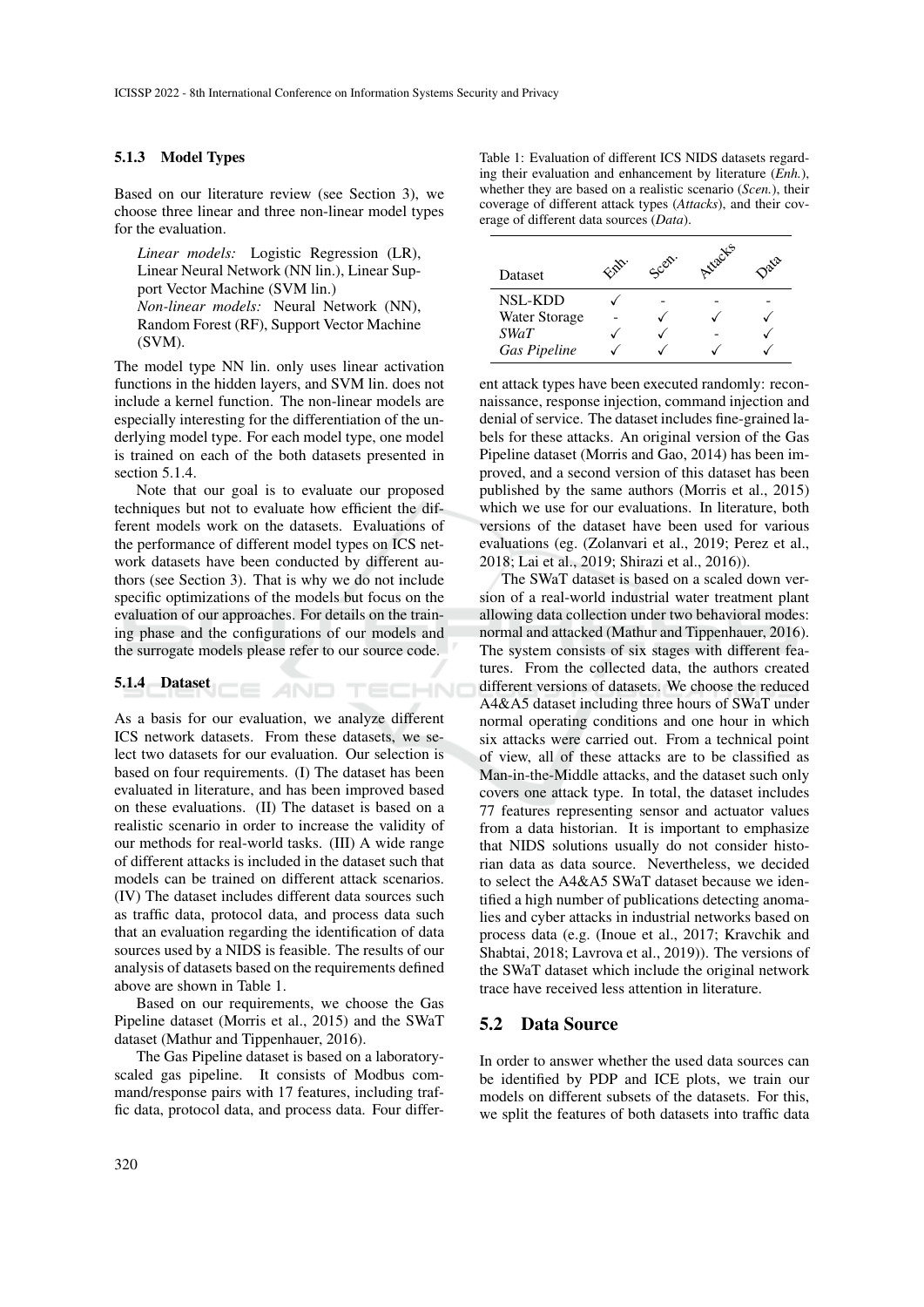

Figure 3: Maximum absolute gradient of PDP for the models trained on the protocol data. The gradient has non-zero values for used protocol data features (*function*, *length*, *crc rate*) and is zero for the control process feature *pump* not used during training.

(high-level network features), protocol data (protocol specific features), and process data (control process specific features). This division is based on the practical question whether a NIDS performs deep packet inspection and such takes process data into account. Then, we train our models on these three subsets as well as on the whole dataset. Afterward, we calculate the PDP for each model as described in Section 4.1.

An extract of our results is shown in Figure 3. The models shown on the x-axis have been trained on the protocol data of the Gas Pipeline dataset (i.e. the features *command response*, *crc rate*, *function*, and *length*). For each model and each feature, we calculated the maximum gradient of the PDP. In Figure 3, the color of each cell as well as the number displayed in the cell corresponds to this maximum gradient. On the y-axis three features of the protocol data as well as an unused control process data feature (*pump*) is presented. It is clearly visible that the maximum gradient helps to distinguish whether the feature has been used by the model or not. The maximum gradient is equal to zero for the non-used feature and is non-zero for the used features. In the example of the figure, we can clearly see that the models do not take the control process data feature into account. Our experiments show that this also holds for the other data sources (traffic and control process data). Due to space restrictions, the figures of these experiments are not shown, but the results can be reproduced by using the source code of our experiments.

Our experiments support hypothesis *H.1* since they show that the gradient of the calculated plots is a reliable indicator whether a feature has been used by the model. From this information, it can be derived whether the model uses traffic data, protocol data, or process data.

For our experimental setup, PDPs were sufficient



Figure 4: Mean H-Statistics of the models, grouped by model types (incl. 95%-quantile). Linear model types (highlighted in bold) clearly stand out relatively but not absolutely.

to identify the used data source. Still, there are cases in which an ICE plot would be needed. As discussed in Section 4.1, if some of the data points have a positive and some have a negative association with the prediction results, they might annihilate each other in a PDP. In this case, an ICE plot could help to identify the used features and such the used data source.

#### 5.3 Linearity

After we showed how to identify the data source used by a NIDS, we now aim to identify which underlying model the NIDS uses. As a first step, we evaluate our approaches to distinguish between linear and non-linear models. We propose to use the H-Statistics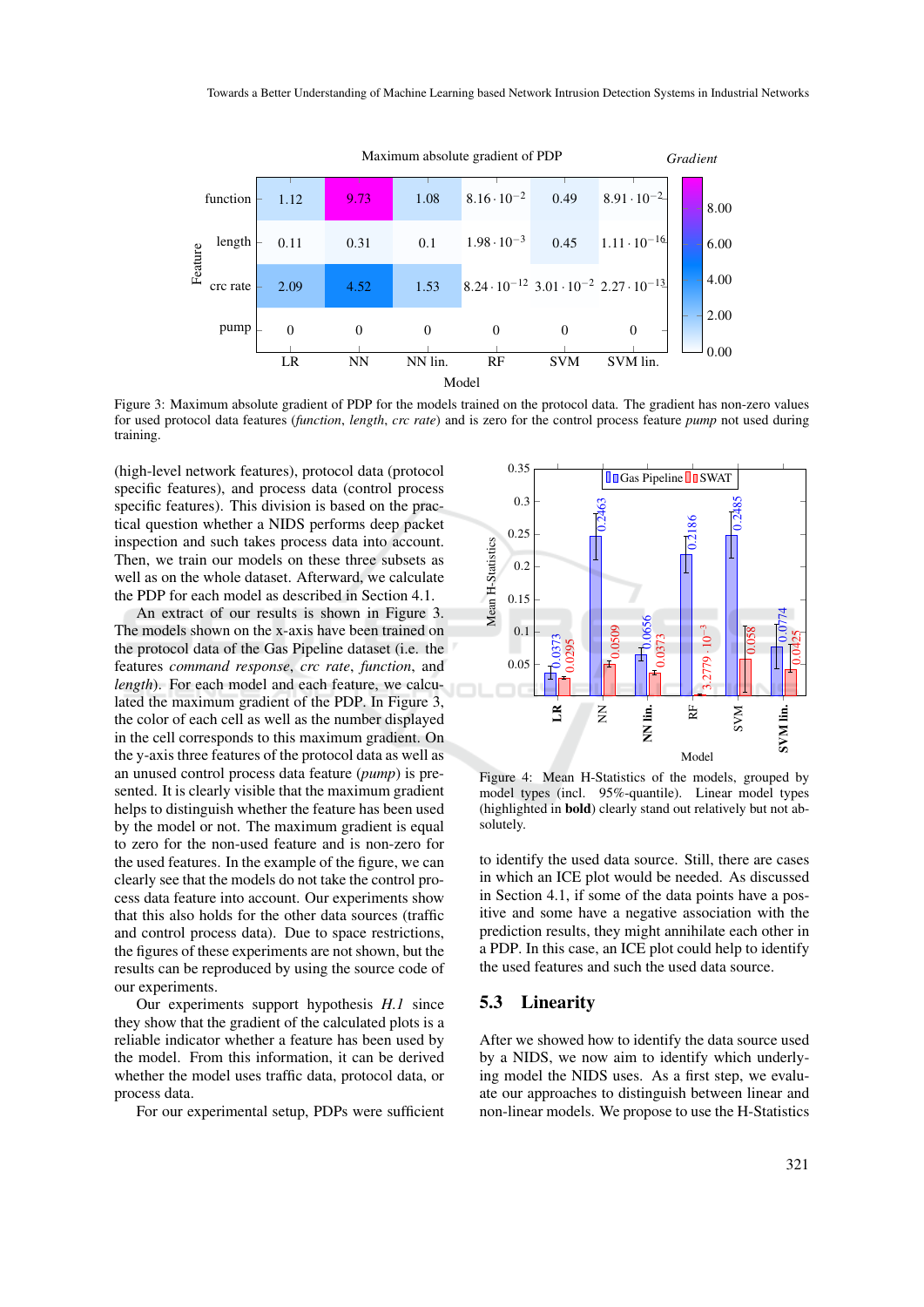to distinguish between linear and non-linear models (see Section 4.2). In order to test the corresponding hypothesis *H.2*, we conduct experiments using linear and non-linear models on both datasets (see Section 5.1.3 for details on the models).

First, we calculate the H-Statistics for each model and each feature pair, then use the mean of the H-Statistics for the differentiation between linear and non-linear model types. Figure 4 shows the calculated mean H-Statistics for all models; linear models are printed in bold.

For the Gas Pipeline dataset, all non-linear models have relatively higher values than the linear models (see Figure 4). However, for the SWaT dataset, this does not hold for RF. Our analysis shows that the RF only takes few of the features into account for the classification. Even though it is in theory a highly non-linear model, it behaves somewhat like a linear model in this scenario. This is why our approach classifies it as a linear model, which is in fact a correct classification for this concrete instance of a RF.

Based on our evaluation and on our analysis of the models, we come to the conclusion that our experiments support *H.2*.

### 5.4 Surrogates

With our previous results, we are able to identify which data source has been used, and to decide whether a model is linear. Our next step is to identify the underlying ML model type. For this, we are using the approach to create surrogates and to calculate the distance between these models using the H-Statistics of the models presented in Section 4.3.

Known Dataset. In our first experiment, we assume that we do have access to the dataset that has been used to train the original black-box model. We train five surrogate models for each model type and calculate the distances between each original model and each surrogate model by using the H-Statistics. Each row of Table 2 shows the mean of these distances between each model and the surrogates. The numbers printed in bold are the minimum distance of each row, i.e. the most likely model type for the corresponding original model. If this minimum value lies on the diagonal of the matrix and such the most likely model type is indeed the correct model type, it is highlighted in green. If the correct identification of the model type was not possible, the minimum distance is highlighted in red. Gray cells show the actual model type.

This first analysis based on the means shows that non-linear model types can be identified correctly. However, the linear model types cannot be identified

based on these distances.

In addition, we perform a statistical analysis in order to evaluate whether our results are significant. For this, we use a Mann-Whitney U Test with the alternative hypothesis that the distances to the surrogates with the same model types are less than the distances to the surrogates based on a different model type.

The resulting *p-values* are presented in Table 3. It has the same structure as Table 2 but shows the *p-value* for each comparison. Values that are higher than the significance level of 0.05 are highlighted. If the table shows a value lower than 0.05, the model type of the two corresponding models can be distinguished significantly.

These results (presented in Table 3) show that the model types can be distinguished from the other model types with *p-value* < 0.05 for each model except for the LR and the linear SVM. It is interesting to see that the linear NN can be distinguished significantly. We perform other tests to verify this, and the results show a statistically significant difference in each case.

The results in Table 2 also confirm that the approximation of a non-linear model is easier for non-linear models than it is for linear models. For the non-linear models, the distances to the non-linear surrogates are smaller than the distances to the linear surrogates with one exception. The approximation of the linear NN regarding the RF is apparently better than the approximation given by the NN. In addition, the linear NN is also able to approximate LR and SVM lin. with the lowest distance.

An additional observation is that Table 2 is not symmetrical. This leads to the insight that the ability to approximate the model type is not symmetrical for the linear models. For example, the distance from a surrogate NN to the original SVMs is 3.25 whereas the distance from a surrogate SVM to the original linear NNs is 2.92. The reason for this is the different approximation capabilities of the different models. This difference is especially high for the linear models which is shown by SVM lin. for example. Our results show the SVM lin. is not suited to build a good surrogate for the other linear models. In contrast, the other linear models are able to approximate the linear SVM better. This results in the inability to differentiate between the linear models. However, for the non-linear models the missing symmetry is not significant enough to trouble the differentiation.

This experiment shows that, given the dataset, the underlying model can be identified correctly for nonlinear model types in a statistically significant way. With this, it supports *H.3* with the restriction to nonlinear model types.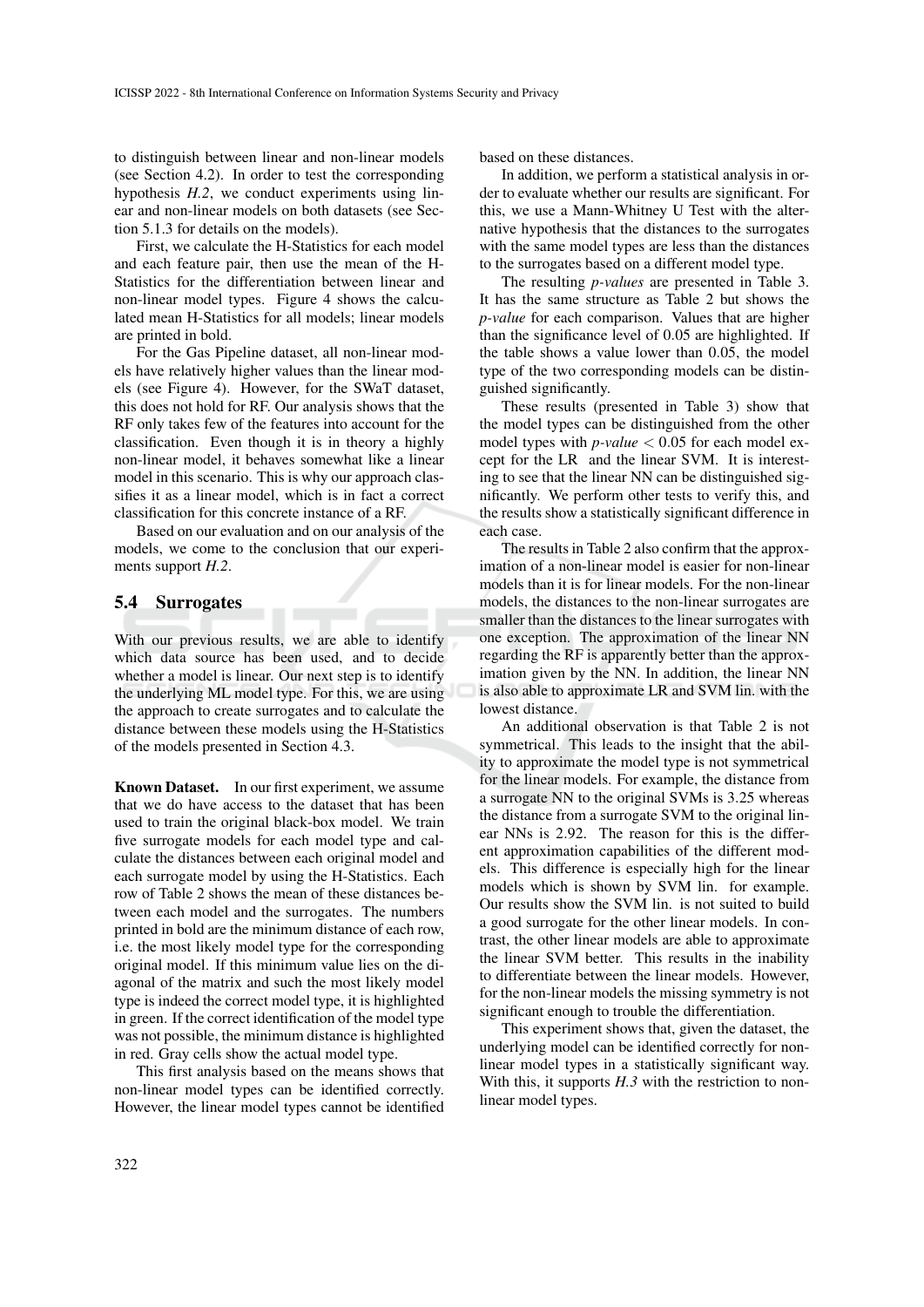|            | LR   | NN   | NN lin. | RF   | <b>SVM</b> | SVM lin. |
|------------|------|------|---------|------|------------|----------|
| LR.        | 0.74 | 3.82 | 0.44    | 2.91 | 3.90       | 3.78     |
| <b>NN</b>  | 4.00 | 1.88 | 3.89    | 2.81 | 2.92       | 4.61     |
| NN lin.    | 0.82 | 3.67 | 0.72    | 2.70 | 3.79       | 3.61     |
| RF         | 2.73 | 2.82 | 2.69    | 0.84 | 2.96       | 3.94     |
| <b>SVM</b> | 4.02 | 3.25 | 4.05    | 3.29 | 2.35       | 4.80     |
| SVM lin.   | 2.90 | 4.28 | 2.77    | 3.72 | 4.58       | 3.60     |

Table 2: Mean distance between the original models (rows) and the five trained surrogates (columns). Non-linear model types can be identified.

Table 3: Resulting p-values of a Mann-Whitney U test regarding the statistical significance of the distance of the H-Statistics. Non-linear model types can be distinguished significantly (*p-value* < 0.05).

|            | LR.   | NΝ    | NN lin. | <b>RF</b> | <b>SVM</b> | SVM lin. |
|------------|-------|-------|---------|-----------|------------|----------|
| LR         |       | 0.006 | 0.989   | 0.006     | 0.006      | 0.006    |
| <b>NN</b>  | 0.006 |       | 0.006   | 0.006     | 0.011      | 0.006    |
| NN lin.    | 0.047 | 0.006 |         | 0.006     | 0.006      | 0.006    |
| RF         | 0.006 | 0.006 | 0.006   |           | 0.006      | 0.006    |
| <b>SVM</b> | 0.006 | 0.006 | 0.006   | 0.006     | ÷          | 0.006    |
| SVM lin.   | 0.993 | 0.148 | 0.997   | 0.338     | 0.018      |          |

Unknown Dataset. In the second experiment, we no longer assume access to the underlying dataset but only the knowledge regarding the kind of data used for the model (i.e. full network traffic). With this information, we create a new labeled dataset by probing the black-box model (see Section 4.3). Our experiments show that the model type cannot be identified in this setting. Nevertheless, this is an interesting research insight.

### 5.5 Summary

Our experiments are driven by the three hypotheses regarding the differentiation of data sources, the differentiation between linear and non-linear models, and the identification of the underlying model type of an NIDS (see Section 5.1.1). We showed with our experiments that the data source used by our models could be differentiated using PDPs, thus supporting *H.1*. We also showed that the linearity of a model can be assessed relatively by calculating the H-Statistics. Thus, our experiments are supporting the hypothesis *H.2*. In addition, we showed that non-linear model types can be identified reliably using surrogates that have been trained on the same dataset. This result supports the hypothesis *H.3* with the restriction to non-linear model types and surrogate models trained on the same dataset.

# 6 DISCUSSION AND FUTURE WORK

Our experiments provide new insights towards a better understanding of ML-based NIDS. The following section discusses the results and goes into detail regarding possible limitations and future work.

Regarding the data source detection, our experiments show that the maximum gradient of the PDP is a good indicator to see whether a specific data source has been used by the models. An assumption of PDPs is that the used features are not correlated. Even though the features of the used datasets are not completely uncorrelated (e.g. *pump* and *pressure measurement*), PDPs can be used to distinguish the data source used by the model as we compare the results relative to each other. Nevertheless, for other datasets, this assumption might influence the reliability of the results.

For the differentiation between linear and nonlinear model types, we show that the differentiation can be done relatively but not absolutely. It implies that a decision whether a given model is linear or not requires other known or unknown models trained on the same, or a similar dataset. Only with those other models, the threshold between linear and a non-linear models can be identified.

Our experiments regarding the differentiation of the model type show that non-linear model types can be identified if the surrogates are trained on the same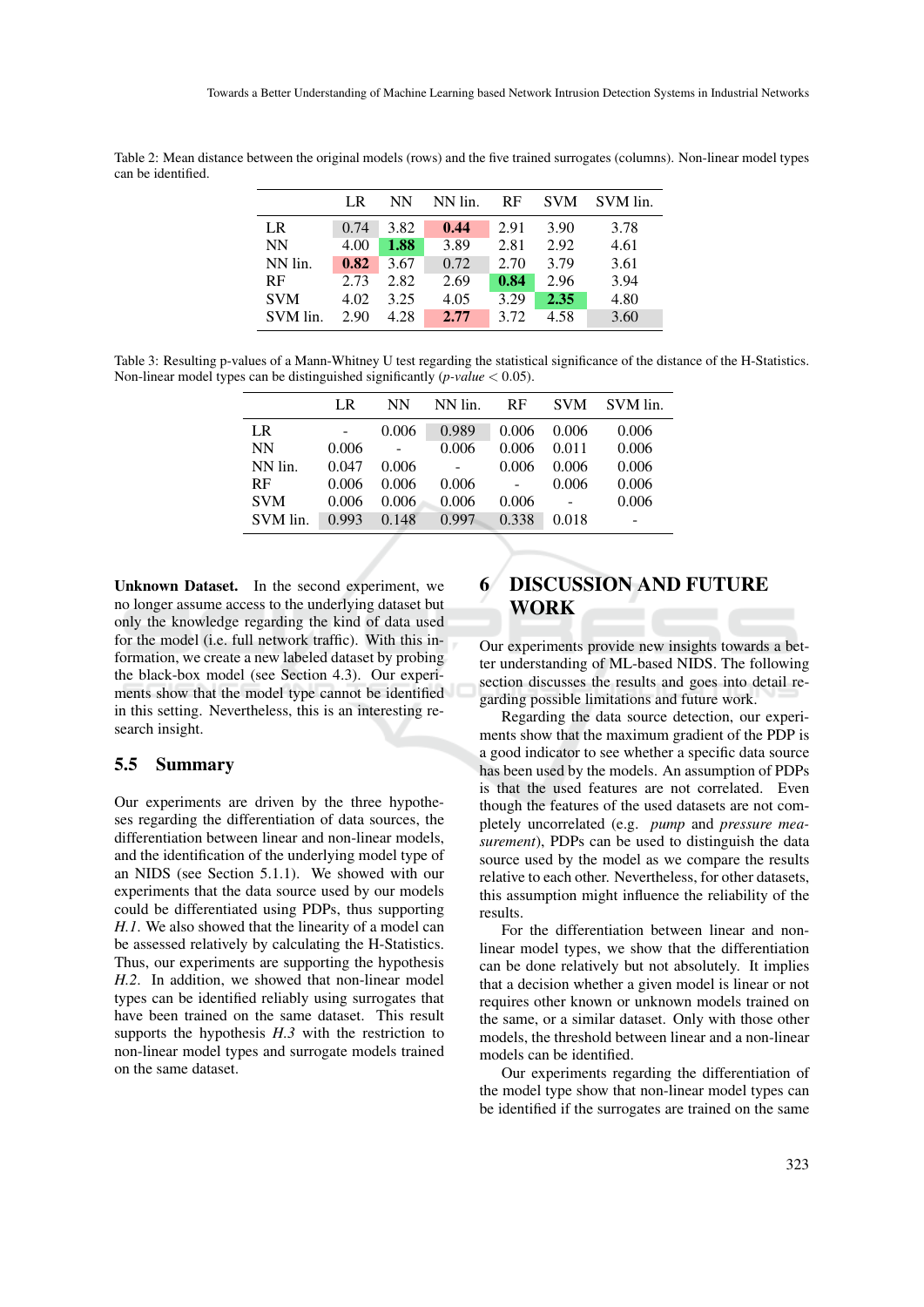dataset. For the linear model types, the differentiation is not possible. In our opinion, the reason for this lies inherently in the linearity of the models. A linear classification might be easier to be approximated by the other models which is why the H-Statistics are more similar.

In addition, we showed that the differentiation based on surrogate models trained on a re-labeled dataset is not possible. For the practical inspection and evaluation of NIDS this is an acceptable drawback since the dataset is known and accessible in most cases since the training of the NIDS usually takes place on-site and such the analysts have insight into the used dataset.

During our evaluation, we identified possibilities to extend the presented research work regarding the coverage of the taxonomy, the performance, used methods, and the domain. (I) Within our taxonomy for ML-based ICS NIDS (Figure 1), the branch differentiating the model generation process needs further investigation. It would be insightful to observe how an approach differentiates between static and adaptive models reliably. (II) One computationally expensive part of our approach is the calculation of the H-Statistics for all feature pair combinations. Reducing the total amount of calculations would be a great improvement. This could be accomplished by weighted feature combinations where insignificant combinations are omitted. (III) As has been stated, we performed no parameter tuning on the ML models we used in our evaluation. It would be interesting to evaluate whether the parameter tuning and other optimization strategies used for ICS NIDS would have an impact on the results. Additionally, it would be interesting to analyze which features are relevant for which model and why. For this, our approach regarding the data source can build a basis. (IV) In addition, instead of H-Statistics, other methods could be used to analyze black-box models such as SHAP (Wang et al., 2020). (V) Our approach is theoretically neither restricted to NIDS nor to the domain of ICS. It would be interesting to verify whether our approach is applicable to other domains such as HIDS, and IT networks. Amongst others, that could include extending our evaluation using other datasets and model types.

## 7 CONCLUSIONS

We presented and evaluated approaches for a better understanding of ML-based ICS NIDS. Our results can be set together to form a work flow to analyze a given black-box NIDS and test its robustness through adversarial examples. First, one can review

the data sources used by the NIDS in order to understand which kind of communication and thus which kind of attacks are seen by the NIDS. This information helps to understand which types of attacks are visible to the NIDS, and which types of attacks are not visible with no chance to be detected. Then, surrogate models can be trained on the same dataset the original model has been built on. With these surrogates, one can test if the black-box NIDS is a linear or a non-linear model. This helps to understand how complex the decision boundary of the NIDS is. With this information, one can gain insight on how difficult it would be to craft adversarial examples for the NIDS. In practice, most NIDS should use non-linear approaches. If the black-box NIDS is indeed a nonlinear model, one can identify the model type by using the surrogate models again. This information can then be used to perform investigations and evaluations that are specific for the identified model type. All those tests and investigations lead to valuable insight into the black-box NIDS.

We conducted our experiments in the domain of ICS NIDS and used ICS network datasets for the evaluation. However, our approach is broad and fundamental enough to be valuable in other domains. We want to encourage researchers in the same and in other domains to evaluate our approach and tailor it to their use case by using our published source code as a basis.

### ACKNOWLEDGEMENTS

This work was supported by funding from the topic Engineering Secure Systems of the Helmholtz Association (HGF) and by KASTEL Security Research Labs.

**ILOGY PUBLICATIONS** 

## **REFERENCES**

- Amarasinghe, K. and Manic, M. (2018). Improving user trust on deep neural networks based intrusion detection systems. In *IECON 2018-44th Annual Conference of the IEEE Industrial Electronics Society*, pages 3262–3268. IEEE.
- Anton, S. D., Kanoor, S., Fraunholz, D., and Schotten, H. D. (2018). Evaluation of machine learning-based anomaly detection algorithms on an industrial modbus/tcp data set. In *Proceedings of the 13th International Conference on Availability, Reliability and Security*, ARES 2018, New York, NY, USA. Association for Computing Machinery.
- Axelsson, S. (2000). Intrusion detection systems: A survey and taxonomy. Technical report, Department of